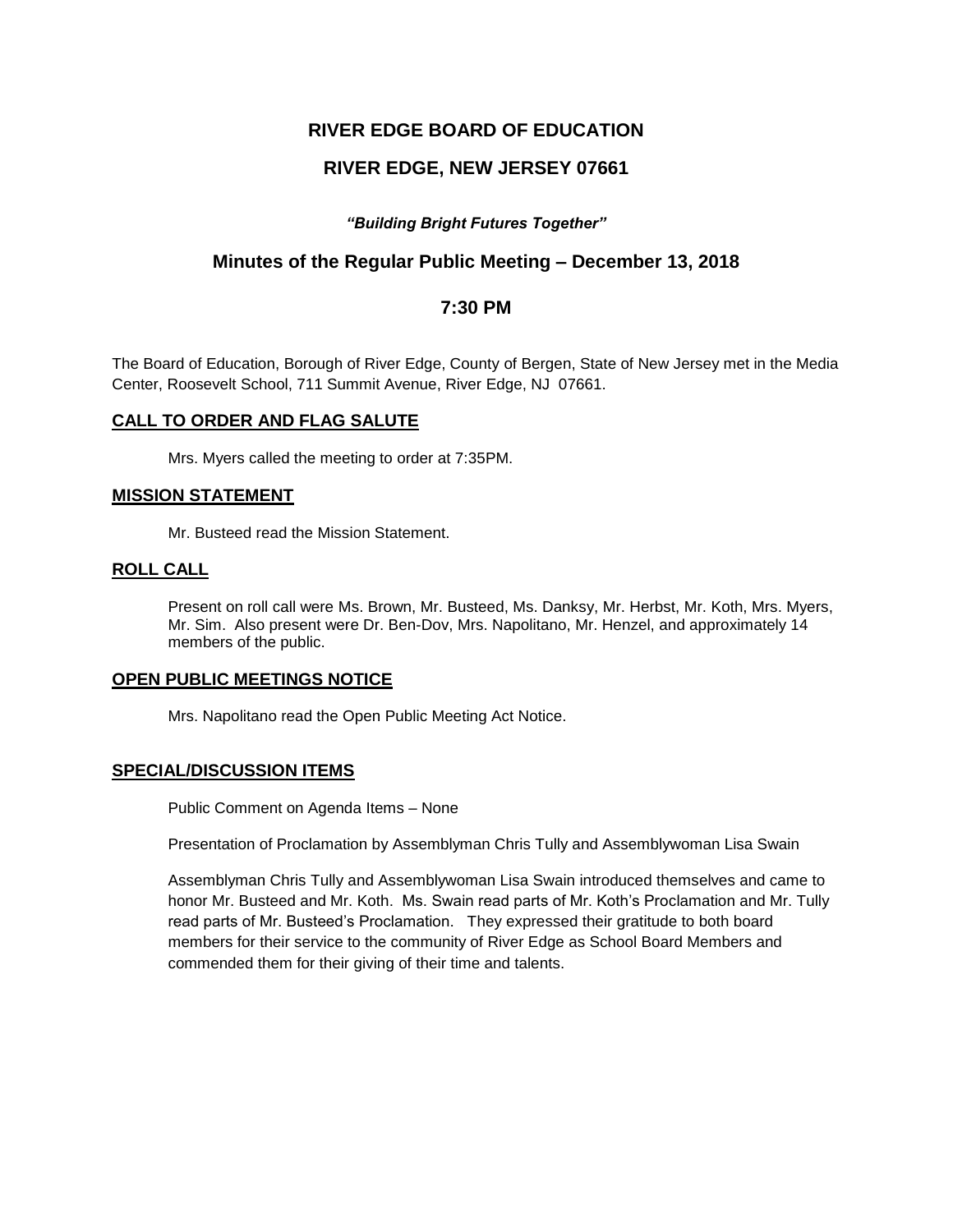Michael Koth, Board Member Recognition

The following resolution was read and a plaque and framed resolution was given to Mr. Koth

 *WHEREAS, Michael Koth has served as a member of the River Edge Board of Education from 2016 to 2018, and* 

*WHEREAS, in his leadership role he worked closely and continuously with all River Edge Constituencies to sustain and improve the River Edge School District, and*

*WHEREAS, his professional knowledge and expertise helped educate the public about the needs, security operations, policies, and the upkeep of our buildings and grounds and challenges of the River Edge School District, and*

*WHEREAS, during his tenure of office he gave generously of his time and talents in fulfilling his responsibilities in this role and in the continuance of the tradition of educational excellence in the River Edge School District, and*

*WHEREAS, his dedication to the improvement of the educational program, his on-going efforts related to effective communication, curriculum development, and his caring for River Edge students, staff, and families have had a tremendously positive influence on the well-being of our children and their continuing growth, and*

*WHEREAS, his outstanding community service and special attention to the youth of River Edge are gratefully acknowledged;*

*NOW THEREFORE, BE IT RESOLVED, that the Board of Education of the Borough of River Edge on this Thirteenth day of December, Two Thousand and Eighteen, spread upon its minutes this Resolution of Appreciation for his valued service and leadership.*

Motion by Ms. Dansky Seconded by Ms. Brown

Ayes: Ms. Brown, Mr. Busteed, Ms. Dansky, Mr. Herbst, Mrs. Myers, Mr. Sim Nays: None, Abstained: Mr. Koth

Colin Busteed, Board Member Recognition

The following resolution was read and a plaque and framed resolution was given to Mr. Busteed

 *WHEREAS, Colin Busteed has served as a member of the River Edge Board of Education from 2009 to 2018, and* 

 *WHEREAS, in his leadership role he worked closely and continuously with all River Edge Constituencies to sustain and improve the River Edge School District, and*

*WHEREAS, his professional knowledge and expertise helped educate the public about the needs, operations, personnel, buildings and grounds and financial challenges of the River Edge School District, and* 

*WHEREAS, during his tenure of office he gave generously of his time and talents in fulfilling his responsibilities in this role and in the continuance of the tradition of educational excellence in the River Edge School District, and*

*WHEREAS, during his tenure on the Board he played an important role in numerous labor negotiations and contributed to the achievement of mutually acceptable agreements between parties, and*

*WHEREAS, his outstanding service and special attention to the youth of River Edge are gratefully acknowledged, and*

*WHEREAS, he has remained dedicated to the ideals of the role of the Board in the achievement of educational excellence while being fiscally responsible;*

*NOW THEREFORE, BE IT RESOLVED, that the Board of Education of the Borough of River Edge on this Thirteenth day of December, Two Thousand and Eighteen spread upon its minutes this Resolution of Appreciation for his valued service and leadership.*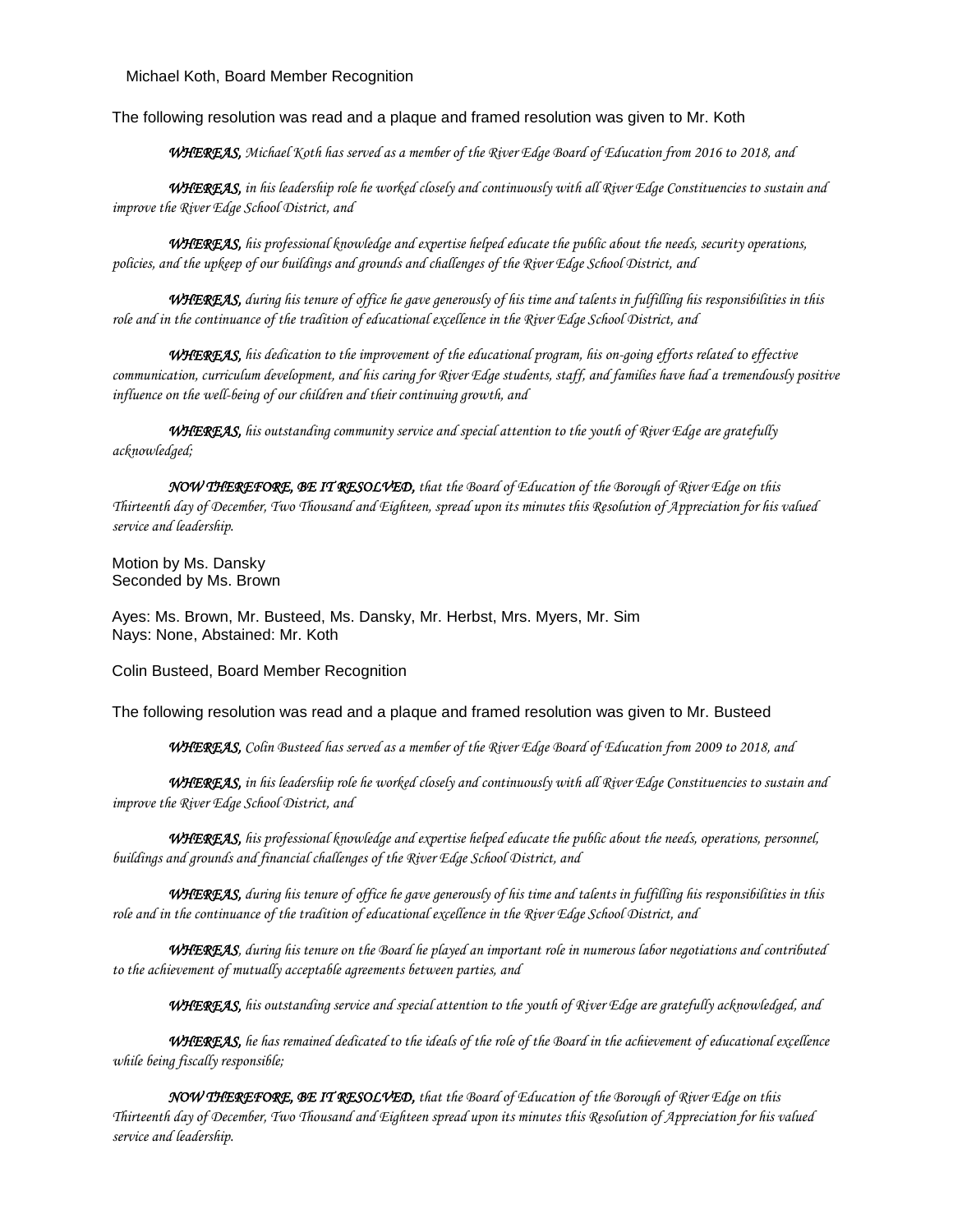Motion by Ms. Brown Seconded by Mr. Koth

Ayes: Ms. Brown, Ms. Dansky, Mr. Herbst, Mr. Koth, Mrs. Myers, Mr. Sim Nays: None, Abstained: Mr. Busteed

#### **CLOSED SESSION**

Motion made by Mr. Koth, Seconded by Mr. Sim to convene into closed session at 8:06 PM to discuss a legal matter.

#### **RECONVENE**

Motion made by Mr. Sim, Seconded by Ms. Dansky to reconvene the regular public meeting at 8:50 PM.

## **REPORTS**

## **SUPERINTENDENT**

Dr. Ben-Dov reported on the following:

- **Winter Concerts are taking place this month. Roosevelt's will be held on December 19** $^{\text{th}}$ at 2:00 pm and Cherry Hill's will be held on December 20th at 1:30 pm. We are very busy with interviews and demo lessons for unexpected early maternity leaves.
- Dr. Ben-Dov shared some good news. Girls Who Code is starting in January. It is a club for fourth grade girls, at both schools, during lunch and is run by the Librarians. Dr. Ben-Dov thanked Mr. Nevin Werner for organizing this.
- Mrs. Dent and her Music Club sang for the Senior Center at Temple Avodat Shalom in River Edge on December  $3<sup>rd</sup>$ , and the seniors in attendance were delighted.
- The Legislators cancelled their visit to our school on December  $12<sup>th</sup>$ . They re-scheduled for December 19<sup>th</sup> but had to cancel that date as well. Dr. Ben-Dov will wait for them to reschedule at the beginning of January.
- Dr. Ben-Dov spoke about report cards and conferences. She stated conferences took place on the week of Thanksgiving, which wasn't the end of the term yet. The Parent Portal opened on December  $10<sup>th</sup>$ . She wanted to see if parents felt they needed an extra conference or this time frame was okay. She gathered some statistics from the Principals. Only two parents, to date, have requested another conference. Dr. Ben-Dov learned at her Second Cup of Coffee that a parent said they were in a little bit of shock because the information presented at the conference was not as strong as the report card. Other parents felt there was a gap but most didn't complain about it. Dr. Ben-Dov reviewed three options with the Board of when to have conferences. One option came from the REEA, and they suggested having conferences the week of Election Day/Teachers Convention. The second option was to continue to have it the week of Thanksgiving, and the third option was to go back and have conferences along with the report card in December when the first third of the year is concluded. The board had a discussion on this, but a recommendation wasn't made. Dr. Ben-Dov will have a discussion with the administrators and let the board know what they recommend as the new calendar is presented.
- Dr. Ben-Dov wished everyone Happy Holidays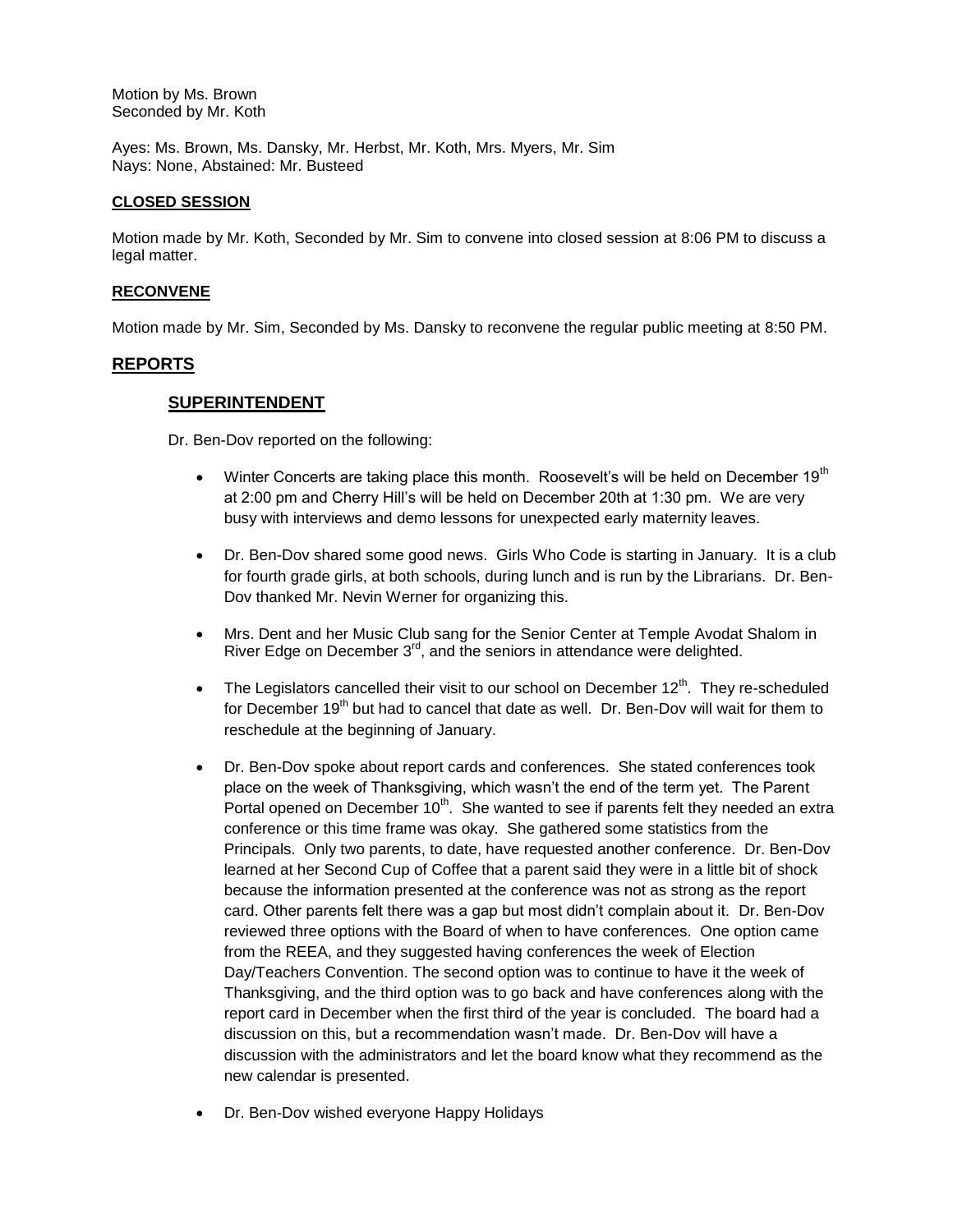# **PRINCIPAL**

Mr. Henzel reported on the following:

- We have been planning our 100<sup>th</sup> Anniversary Gala since the summer. Our committee has met four times and the event is beginning to come together. It will be on Thursday, November 14 at 6:30 PM. There will be performances by the chorus and the band along with a few short speeches. A Roosevelt museum will be arranged in the Old Gym highlighting the school's artifacts. Prior to the start of the event, we will be offering student run tours of the school to our guests.
- Casey Aday welcomed a boy named Wyatt.

# **BOARD SECRETARY**

Mrs. Napolitano reported on the following:

- There is a resolution on tonight's agenda to approve the amendments to the FY 19 IDEA Grant for carryover funds
- There is a resolution on tonight's agenda to approve the amendments to the FY 19 Title Grant for carryover over funds
- The architect is working on plans for the Air Conditioning at Roosevelt School Gymnasium and it is being sent to the Department of Education for approval.
- The new telephone system is up and running in all of the classrooms
- Mrs. Napolitano spoke with Dario Chinigo regarding the Interlocal Agreement. She doesn't have anything yet to bring to the board, but it is progressing.

## **PRESIDENT**

- Mrs. Myers spoke with Dario Chinigo, the liaison for the River Edge Board of Education, about the Interlocal Agreement. Mr. Chinigo proposed the River Edge Board of Education have a joint meeting with the Mayor and Council to hash out all the issues and to have a system of communication between for us for the future.
- Mrs. Myers has announced she has decided to not seek the office of President for 2019 school year and to become a trustee
- Dr. Ben-Dov thanked Mrs. Myers for working closely with her and being supportive during the past six years. She mentioned how important a strong relationship between a Superintendent and a Board President is. She stated that they accomplished a lot and resolved many legal and sensitive issues together.

# **COMMITTEES**

No committees reported at this meeting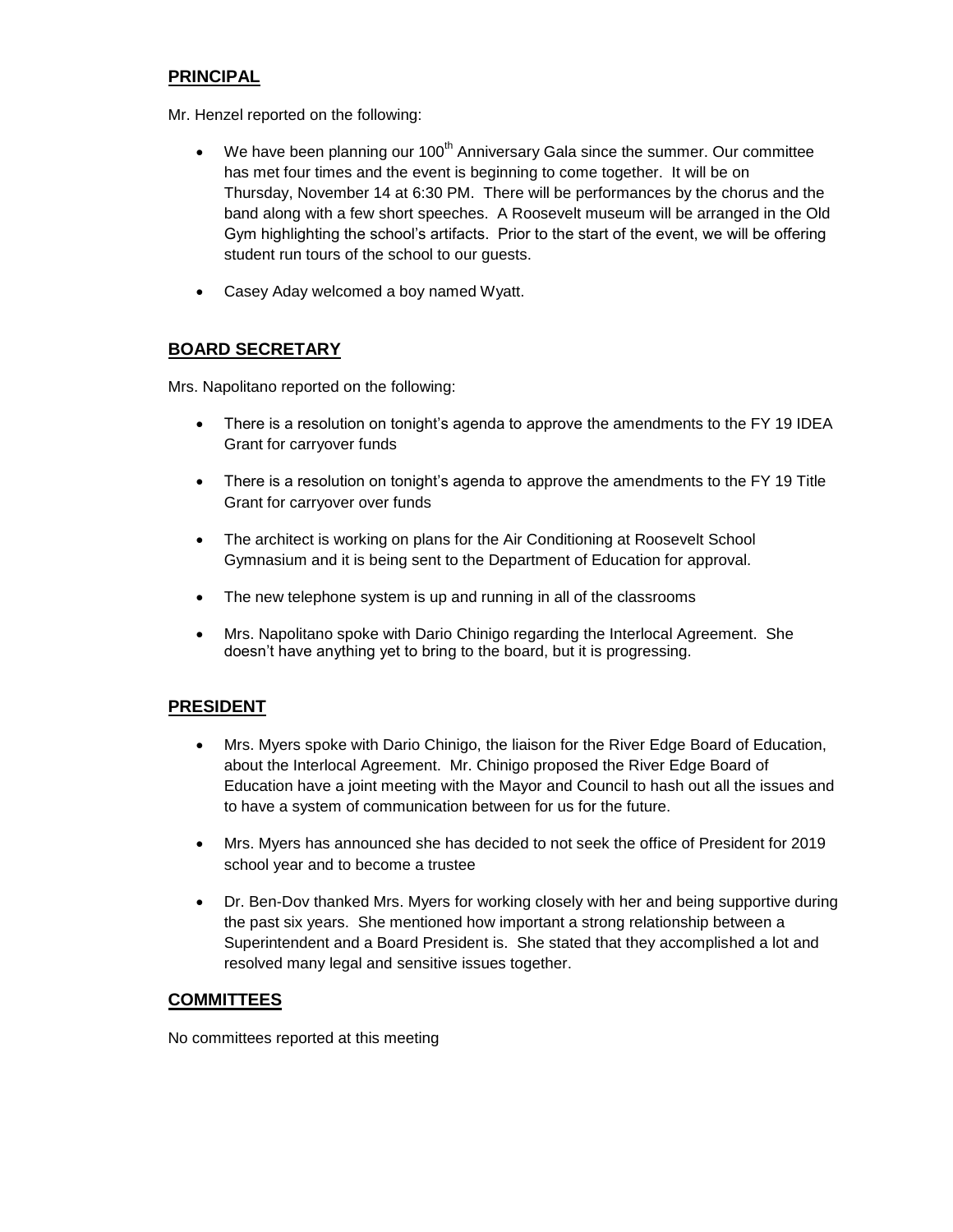# **MOTIONS TO BE ACTED UPON**

# **A. ADMINISTRATION/POLICY**

**1**. That the Board of Education approve the Minutes of November 28, 2018.

Motion by Ms. Dansky Seconded by Ms. Brown

Ayes: Ms. Brown, Mr. Busteed, Ms. Dansky, Mr. Herbst, Mr. Koth, Mrs. Myers, Mr. Sim Nays: None

- **2**. That the Board of Education approve the staff development and travel as per the schedules for December 2018 including relevant mileage reimbursement. (Addendum)
- **3**. That the Board of Education approve the completion of the following emergency drills:

| <b>School</b>      | <b>Dates</b>                                               |
|--------------------|------------------------------------------------------------|
| Cherry Hill School | November 5, 2018 Lock down<br>November 29, 2018 Fire Drill |
| Roosevelt School   | November 5, 2018 Lock down<br>November 30, 2018 Fire Drill |

- **4**. That the Board of Education approve the Business Administrator/Board Secretary to pay bills, as necessary, during the month of December which will be ratified at the next Regular Public Meeting.
- **5**. **WHEREAS,** the Board of Education is meeting in public session on December 13, 2018.

**WHEREAS,** certain business transactions must necessarily be addressed during the hiatus of public sessions of the Board, including but not limited to, the offering of contracts of employment,

**NOW THEREFORE BE IT RESOLVED** that the Superintendent of Schools is authorized to offer contracts of employment on behalf of the Board between December 13, 2018 and January 7, 2019 subject to final approval of the Board at the next Regular Public Meeting.

- **6**. That the Board of Education affirm the HIB reports previously reported at the November 14, 2018 Board Meeting.
- **7**. That the Board of Education affirm the HIB reports previously reported at the November 28, 2018 Board Meeting.

Motion by Ms. Brown Seconded by Mr. Koth

Ayes: Ms. Brown, Mr. Busteed, Ms. Dansky, Mr. Herbst, Mr. Koth, Mrs. Myers, Mr. Sim Nays: None

Language has been modified for resolution 8

**8**. **WHEREAS**, the Superintendent of Schools has requested that the Board disenroll a student whose name is on file in the Board office (the "Student") based upon information that the Student is not entitled to a tuition free education from the Board; and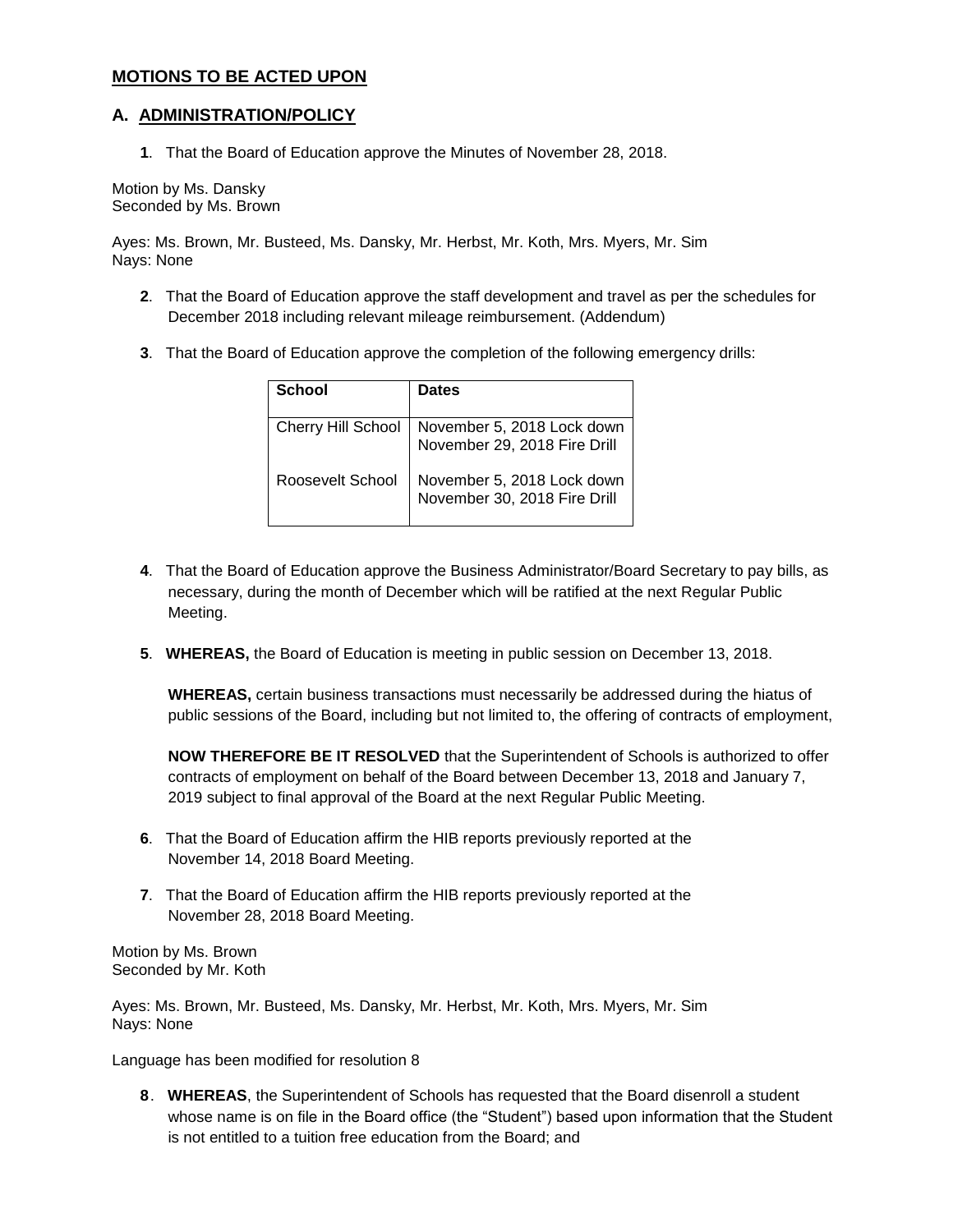**WHEREAS**, on or about November 28, 2018, the Superintendent provided the Student's parent with notice of her right to a disenrollment hearing in the event that she did not agree with the Superintendent's recommendation; and

**WHEREAS,** on the evening of December 13, 2018 the Student's parent requested an appeal of a disenrollment hearing before the board and the board granted such a hearing, although it was after the date and time as outlined in the letter; and

**WHEREAS,** at the hearing the administration presented evidence in support of the Superintendent's recommendation to disenroll the Student; and

**WHEREAS**, the parent presented evidence and argument to the Board in support of her contention that the Student is domiciled in River Edge; and

**WHEREAS,** the Board has considered the entire record as presented by the administration and by the parent; and

**WHEREAS**, the Board has determined that the Student's parent has not met the burden under the statute, N.J.S.A. 18A:38-1, to establish that the Student is entitled to a tuition free education from the Board.

**NOW THEREFORE BE IT RESOLVED,** that the Student shall be disenrolled from the River Edge School District 21 days from the date hereof; provided, however, that if the Student's parent contests the Board's decision before the Commissioner of Education within 21 days of receiving the notice of disenrollment, then the Student shall remain enrolled in the District while the appeal is pending before the Commissioner of Education.

**BE IT FURTHER RESOLVED**, that in the absence of the filing of an appeal, the Student's parent may be assessed tuition and any special services provided to the Student, depending on the type and degree of the service(s), for said Student's attendance in the District during the period the Board has found the Student ineligible for a tuition-free education from the Board.

Motion by Mr. Koth Seconded by Mr. Herbst

Ayes: Ms. Brown, Mr. Busteed, Ms. Dansky, Mr. Herbst, Mr. Koth, Mrs. Myers Nays: None, Abstained: Mr. Sim

# **B.** CURRICULUM/EDUCATION - None

### **C. BUILDINGS & GROUNDS** - None

### **D. FINANCE/GRANTS/GIFTS**

- **1**. That the Board of Education approve the bills & claims dated December 2018, totaling \$807,594.42 including checks #41727 through #41784. Payrolls dated November 15, 2018 and November 30, 2018, totaling \$1,195,695.20 issued therefore, a copy of such warrants list be attached as part of these minutes. (Addendum)
- **2**. That the Board of Education approve an amendment to the FY 19 IDEA Grant for carryover funds as follows:

| Basic IDEA - Public       | \$70.00     |
|---------------------------|-------------|
| Basic IDEA - Non-public   | \$16,944.00 |
| Preschool IDEA-Public     | \$7,289.00  |
| Preschool IDEA-Non-Public | \$3,334.00  |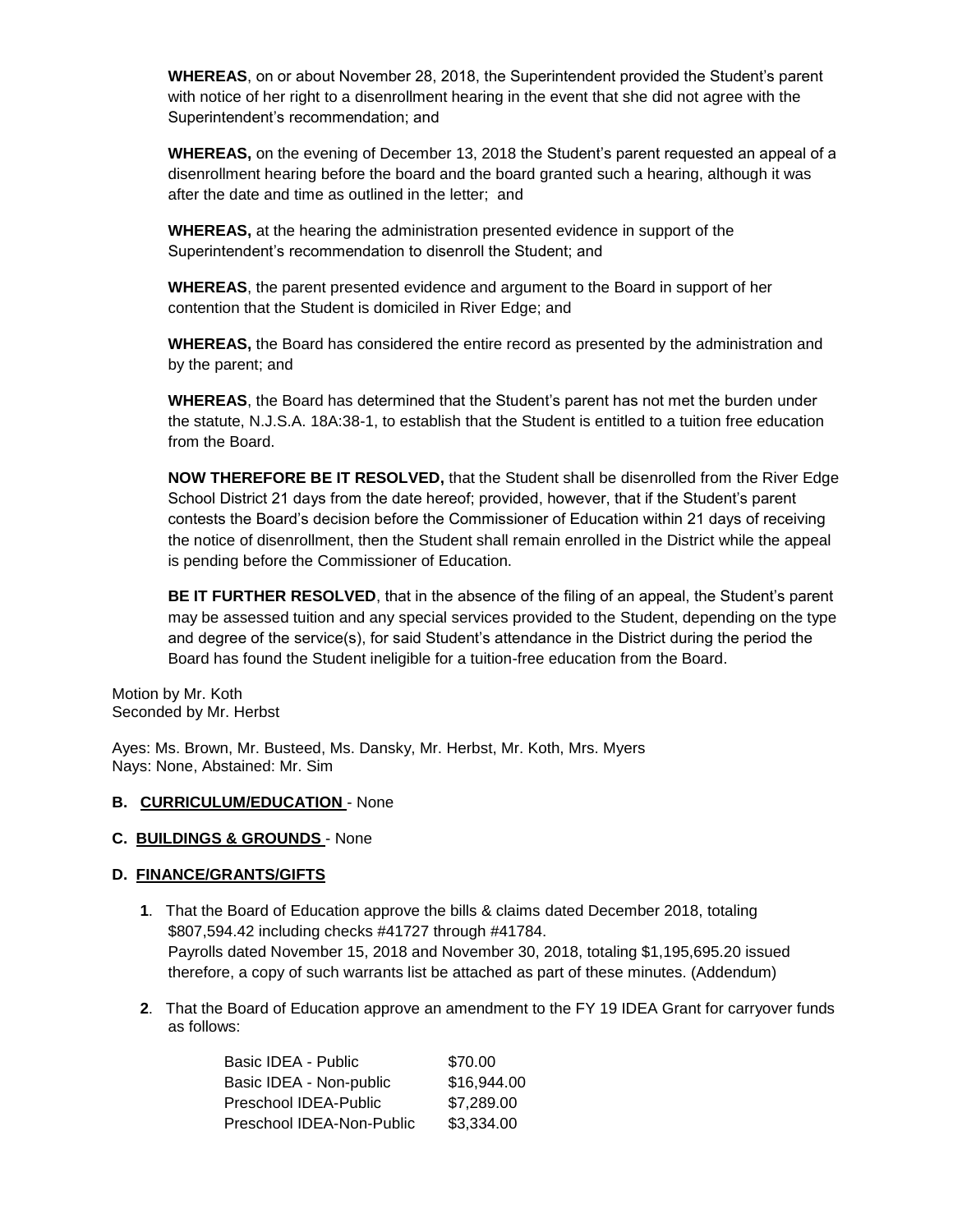**3**. That the Board of Education approve an amendment to the FY 19 Title Grant for carryover funds as follows:

| Title I                         | \$7,378.00 |
|---------------------------------|------------|
| <b>Title II-Public</b>          | \$1,126.00 |
| <b>Title II-Non-Public</b>      | \$1,119.00 |
| Title III-Public                | \$3,383.00 |
| Title III -Non-Public           | \$296.00   |
| Title III Immigrant - Public    | \$522.00   |
| Title III Immigrant -Non-Public | \$84.00    |
| <b>Title IV Public</b>          | \$517.00   |
| Title IV Non-Public             | \$515.00   |
|                                 |            |

Motion by Mr. Herbst Seconded by Mr. Sim

Ayes: Ms. Brown, Mr. Busteed, Ms. Dansky, Mr. Herbst, Mr. Koth, Mrs. Myers, Mr. Sim Nays: None

# **E**. **PERSONNEL**

- **1**. That the Board of Education, with the recommendation of the Superintendent, appoint Julie Rabinowitz, as the District Liaison to the Board of the River Edge Public Library for the 2018-2019 school year.
- **2**. That the Board of Education, with the recommendation of the Superintendent, approve the following as substitute clerical Aides for the 2018-2019 school year.

Donna Allingham Joann Baxter Lynn Weimir

- **3**. That the Board of Education, with the recommendation of the Superintendent approve Jessica Jablin, Leave Replacement Teacher, BA, Step 1, effective on December 13, 2018 through April 12, 2019.
- **4**. That the Board of Education, with the recommendation of the Superintendent approve Ashley Suarez, Leave Replacement Teacher, BA, Step 1, effective on or about December 17, 2018 through May 22, 2019.
- **5**. That the Board of Education, with the recommendation of the Superintendent, approve Eugenia Lantigua Tavarez, Lunch Aide, for the 2018-2019 school year.
- **6**. That the Board of Education, with the recommendation of the Superintendent approve a Maternity/Disability leave of absence for Paige Seifert to commence on or about December 17, 2018 through January 4, 2019, to be followed by a Federal/State Family leave of absence to commence on or about January 7, 2019 through February 8, 2019.
- **7**. That the Board of Education, with the recommendation of the Superintendent, approve Courtney Sweet*,* from part-time (0.5) Teacher to full-time Teacher beginning on December 10, 2018.
- **8**. That the Board of Education, with the recommendation of the Superintendent, approve SWING Education to serve as an agency to provide supplemental substitute personnel when those needs cannot be met through our approved substitute pool for the 2018-19 school year as per the signed service agreement.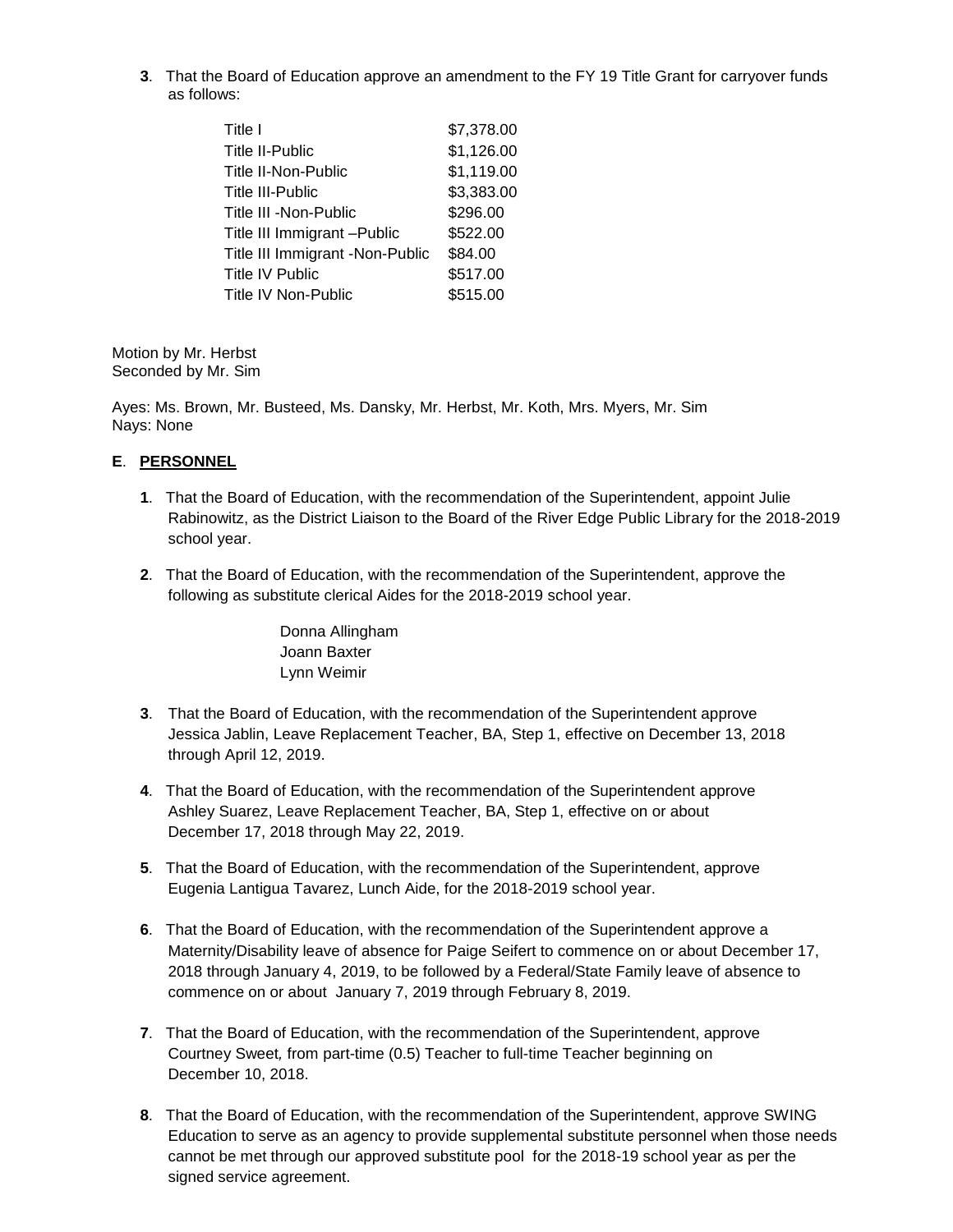- **9**. That the Board of Education approve Caitlin Callahan for Morning Supervision Duty as per Article XIII Section 13.3 of the River Edge Education Association Contract Agreement.
- **10**. That the Board of Education, with the recommendation of the Superintendent approve Jessica Jablin and Jennifer Giammarella as Substitute Teachers for the 2018-2019 school year.
- **11**. That the Board of Education accept, with regret, the resignation of Cheyenne Mullen, Part-time 504 Aide, effective December 21, 2018.
- **12**. That the Board of Education, with the recommendation of the Superintendent, approve Sharon Bene, Part-time 504 Aide, starting January 2, 2019 through June 30, 2019.
- **13**. That the Board of Education accept, with regret, the resignation of Alyssa Jahren, Teacher, effective December 21, 2018.
- **14**. That the Board of Education, with the recommendation of the Superintendent approve Nureem Alrashdan as a Student Teacher, from January 7, 2019 through April 5, 2019.
- **15**. That the Board of Education, with the recommendation of the Superintendent approve Nureem Alrashdan as a Substitute Teacher for the 2018-2019 School Year.
- **16**. That the Board of Education, with the recommendation of the Superintendent approve Jennifer Giammarella, Leave Replacement Teacher, MA, Step 3, effective January 2, 2019 through June 30, 2019.

Motion by Mr. Sim Seconded by Mr. Busteed

Ayes: Ms. Brown, Mr. Busteed, Ms. Dansky, Mr. Herbst, Mr. Koth, Mrs. Myers, Mr. Sim Nays: None

### **F**. **RIVER EDGE SPECIAL EDUCATION** - None

### **G**. **REGION V ADMINISTRATION & TRANSPORTATION**

- **1**. That the Board of Education approve the bills & claims dated December 2018 totaling \$1,005,323.96 including checks #71191 through #71325.
- **2**. WHEREAS, the River Edge Board of Education (the "Board") is the lead education agency ("LEA") for the Bergen County Region V Council for Special Education ("Region V"); and

WHEREAS, Region V provides shared services for its member districts such as evaluations, direct services, and consultation; and

WHEREAS, as the LEA, the Board must approve the consultant agreements of the providers that Region V utilizes to deliver shared services to its member districts.

NOW THEREFORE, BE IT RESOLVED, that the Board, upon recommendation of the Superintendent, re-approves the consultant agreements of the following Region V Shared Services Consultants, Psychologists, Learning Disabilities Teacher Consultants, Social Workers, Speech Language Specialists, Occupational and Physical Therapists, and Translators to provide evaluations, direct services, and consultation, to non-public and public schools for member districts upon request for the 2018-2019 school year:

Fairleigh Dickinson University Neuro-psychological evals Evaluator

Motion by Mr. Busteed Seconded by Ms. Dansky

Ayes: Ms. Brown, Mr. Busteed, Ms. Dansky, Mr. Herbst, Mr. Koth, Mrs. Myers, Mr. Sim Nays: None